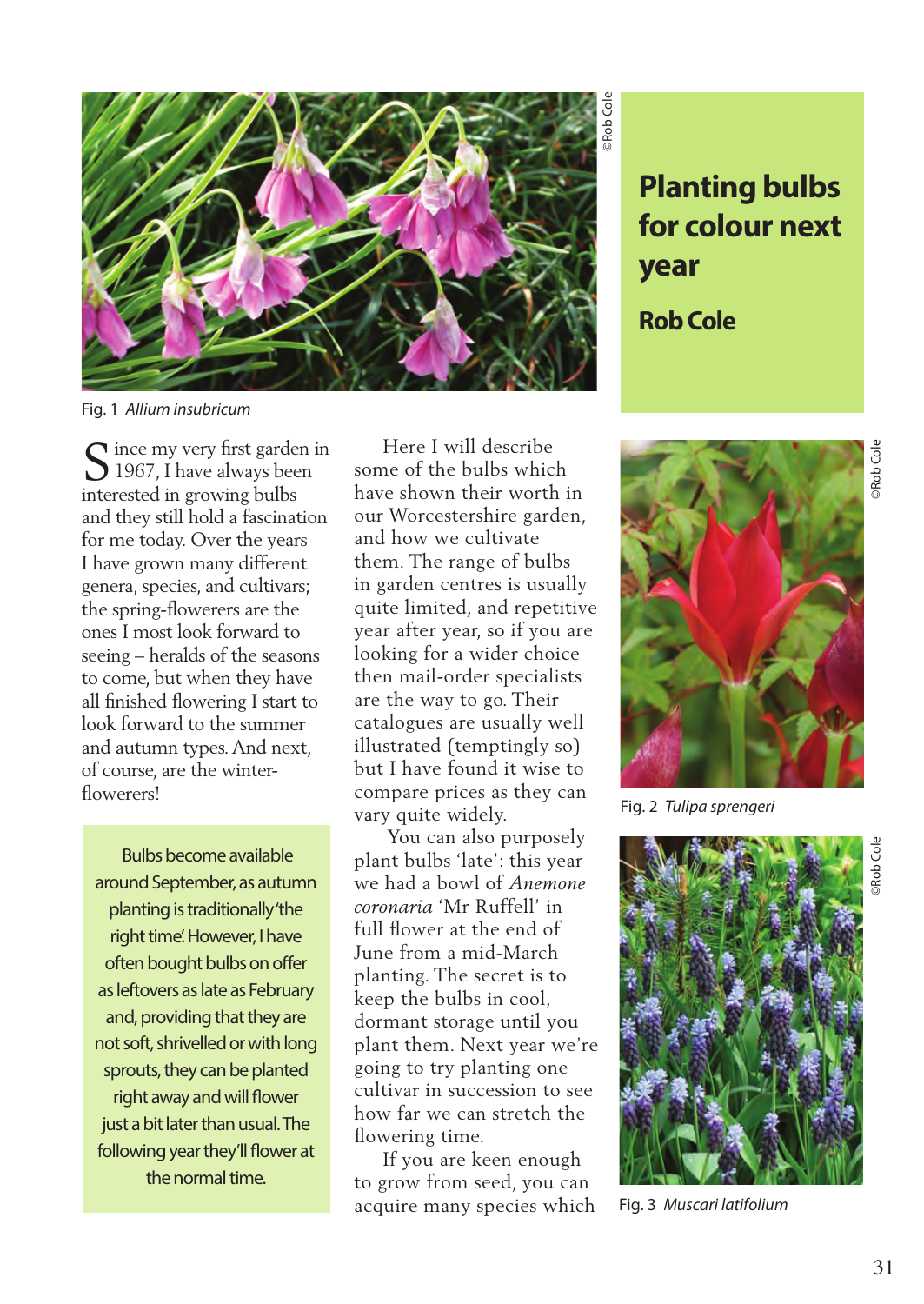

Fig. 4 *Erythronium* 'Pagoda'



Fig. 5 *Crocus tommasinianus* with *Cyclamen coum*



Fig. 6 *Anemone blanda* 

it is just not viable to grow in quantity commercially. I have grown many unusual bulbs from the HPS Seed Exchange, and even more from the Alpine Garden Society's Exchange. Many bulbous species will flower within three years from sowing and, if it takes longer, the thrill of seeing the first flower is even greater!

 Mention bulbs, and the first to come to mind are daffodils and tulips. I am particularly fond of daffodils but have never really warmed to tulips, which always seem to go over rapidly once the buds have opened, especially in warm weather. Daffodils resist rain much better with their hanging or horizontal flowers, whereas tulips fill with rain making them too heavy for the stalk. However *Tulipa sprengeri* (fig. 2) is one of my favourite late-spring flowers; its petals almost close together at the top, defeating rain. It sets copious seed; I collect and sow some each year and let the rest form colonies by self-seeding.

 There are thousands of named daffodil hybrids, but of those readily available I can only recommend that you try the ones you like the look of. Some have prospered for me, but others have dwindled and disappeared; I think that the quality of the original bulbs has been the reason,

rather than the garden conditions. Daffodils can be planted from September until November, and need to be planted so that the base of the bulb is at least three times deeper than the height of the bulb – so a 50mm-high bulb needs to be in a 150mm-deep hole. The same is true for tulip bulbs, but the best time for planting them is November as it reduces the possibility of the disease known as tulip fire. Daffodils can usually be relied upon to reappear each year and to steadily clump up, but the large hybrid tulips rarely do and should be treated as one-hit wonders and discarded after flowering.

 Winter Aconites (*Eranthis*) and snowdrops (*Galanthus*) are the first bulbous genera to make a significant show and always a welcome sign that winter is beginning to recede. We grow about 80 cultivars of snowdrops and, although many have multiplied well and are of interest because of their different characteristics, the best effect has been achieved by the deliciously ordinary *Galanthus nivalis* growing en masse. Coupled with *Eranthis hyemalis* Cilicica Group (which has a bronzy tinge to the newly emerging foliage) they make a fine display.

 Grape Hyacinths, *Muscari* species, have a bad reputation for being over zealous in their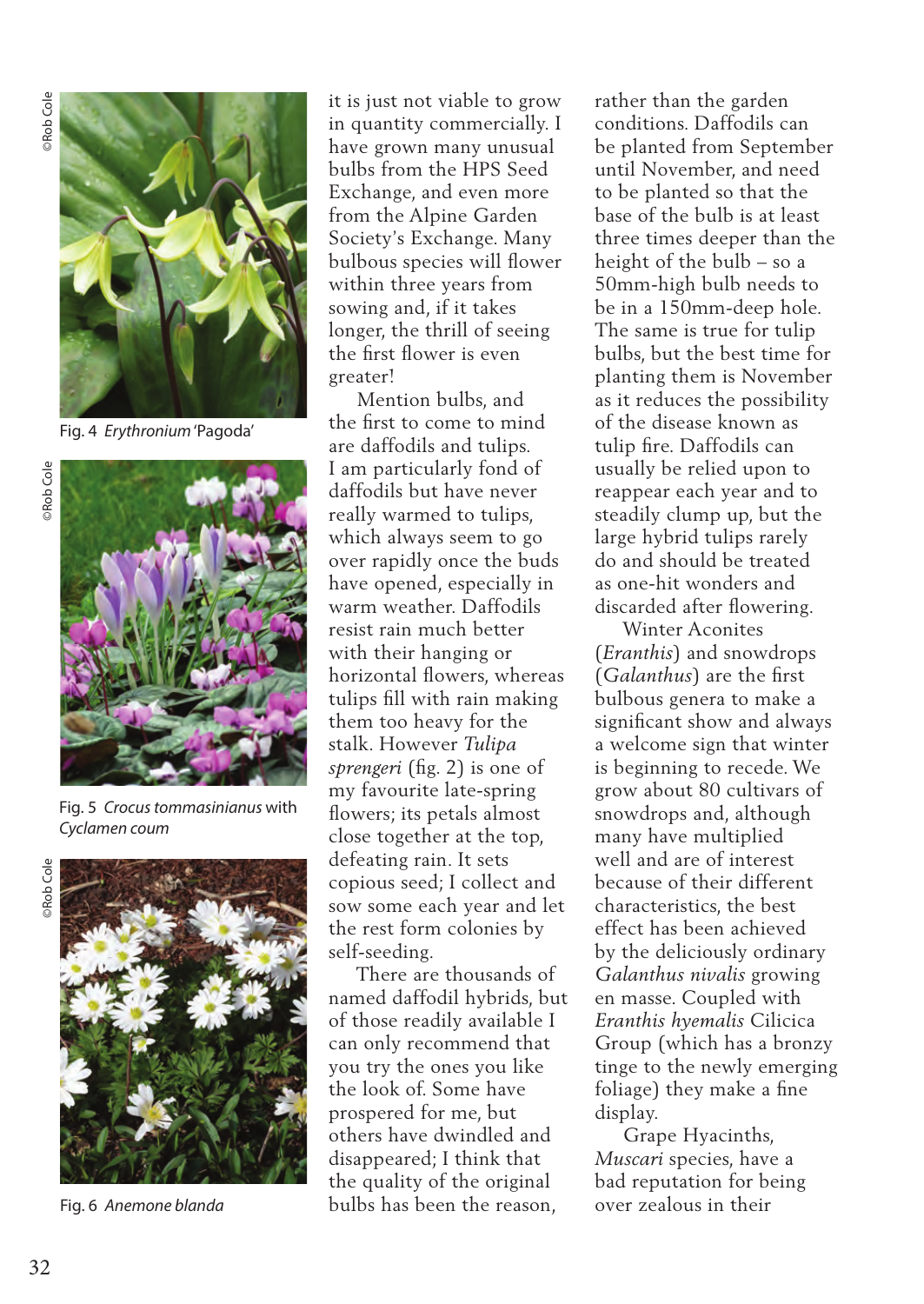©Rob Cole

Rob Col

reproduction, but we have grown *Muscari latifolium* in the same spot for over fifteen years and it's not made any kind of bid to take over (fig. 3). *M. latifolium* flowers are bi-coloured – deep dark blue at the base with a pale blue tuffet at the top. The bulbs are in the same area as primroses; they flower together and make good bedfellows.

 *Erythronium* is a wonderful spring-flowering genus, but it's not happy in our heavy clay soil; we have a few here and there which have survived though not flourished. The bulbs are best bought as pot-grown plants – they do not like being dried out so are not well adapted to garden-centre packaging. Buy them and plant them as soon as you see them, then wait to see if you are blessed. There are many species and cultivars to choose from and to experiment with, and if you are lucky they will multiply happily. Our best successes have been with 'Pagoda' (fig. 4) and *E. californicum*  'White Beauty'.

 *Crocus* is another genus that doesn't really like our conditions and we struggle to get any real effect, so I can't give any constructive advice as to the ones to choose. I always envy displays in parks and other people's gardens where they seem to thrive on apparent neglect. There are, of course, both spring- and autumnflowering crocuses, but I find the autumn-flowerers are



Fig. 7 *Anemone coronaria* (de Caen Group) 'Bordeaux'

even harder to establish. Eventually you realise that you need to abandon the idea and move on! Even *Crocus tommasinianus* is difficult here, but a few have taken to living with our *Cyclamen coum* (fig. 5), really a tuber but often listed in bulb catalogues.

 For a nice easy splash of early colour, you can do no better than try the various colour forms of *Anemone blanda* (fig. 6) in varying shades of blue, pink and white. They are cheap to buy in autumn. I find that soaking the knobbly tuberous rootstock overnight before planting encourages them to swell and to start into growth. They can be planted at any time in autumn, right up until December. New to me last year was *Anemone coronaria* (de Caen Group) 'Bordeaux' (fig. 7) which flowers in June from an early October planting,



Figs 8 *Ipheion* 'Alberto Castillo'



Fig. 9 *Scilla siberica*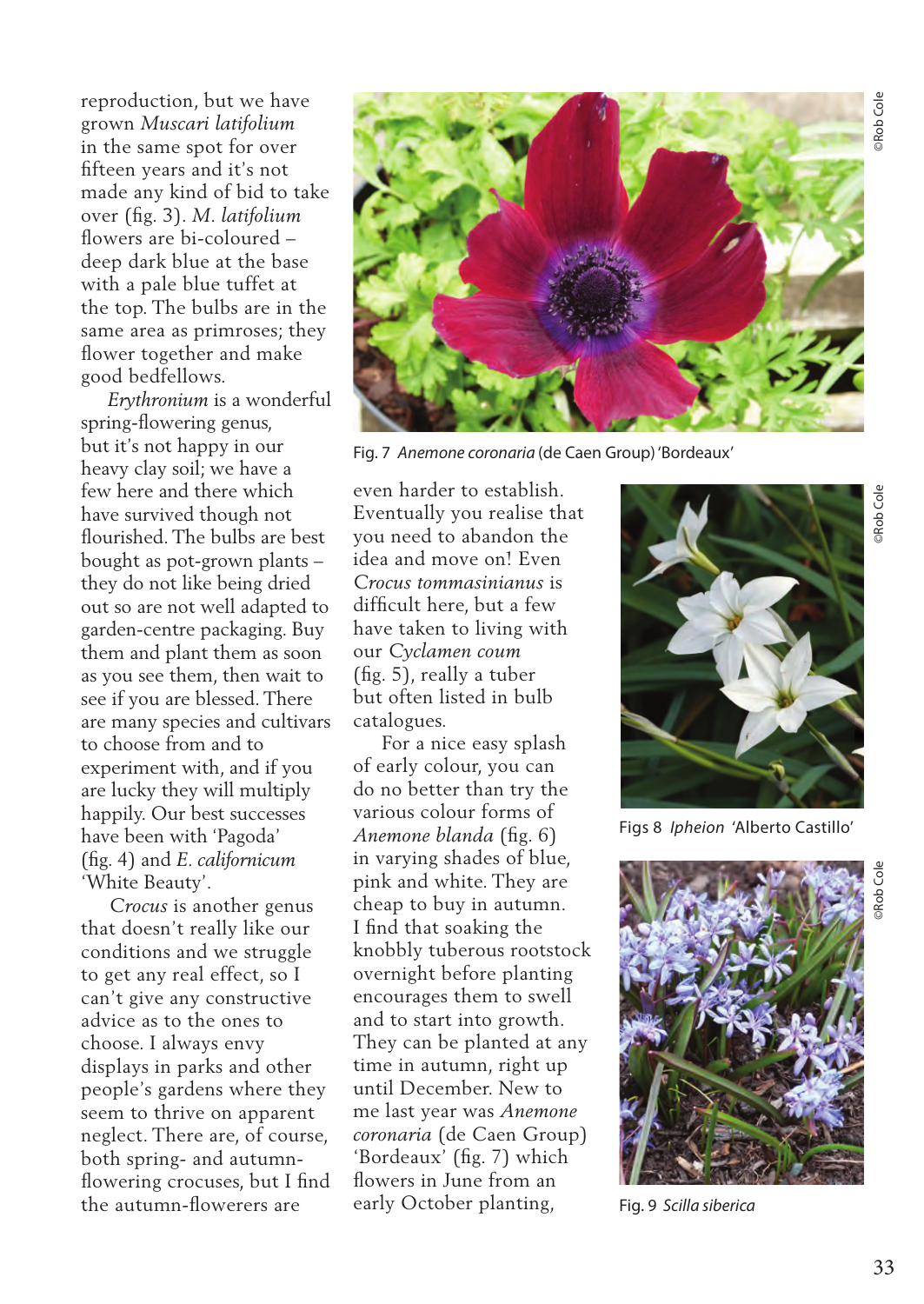

Fig. 10 *Scilla* (syn. *Chionodoxa*) *luciliae* 



Fig. 11 Snakeshead Fritillaries *(Fritillaria meleagris)* 



Fig. 12 *Fritillaria acmopetala* 

much later than *A. blanda*, and has the most beautiful deep-maroon flowers.

 The summer dormancy of spring bulbs allows the forward-thinking gardener to use the same space for two or more plants at their different seasons. My personal favourite for this purpose is *Ipheion* 'Alberto Castillo' (fig. 8), an earlyspring-flowering bulb which carries a profusion of quite large, clean-white flowers on short stems from February until the end of March, and then disappears in June, allowing other herbaceous plants nearby to spill over into its space.

 Scillas, which now include what used to be called chionodoxas, are excellent spring-flowering bulbs to plant in autumn. The sparkling blue of *Scilla siberica* (fig. 9) and the starry pale-blue flowers of *S. mischtschenkoana* are outstanding, especially when grown in clumps or drifts. They are both easy

and inexpensive. What we've known as *Chionodoxa* are small but showy March/ April-flowering bulbs, readily available in a range of colours from blue to pink and white. *S. luciliae* (fig. 10) is a lovely soft but showy blue. Earlier this year we saw a wonderful planting of S. 'Pink Giant', densely planted around a bronze-foliaged *Bergenia*, so we're now planning to add this delightful combination to our own garden for next year's display.

 Snakeshead Fritillaries (*Fritillaria meleagris*) (fig. 11) are always a welcome sight in spring and the bulbs are cheap to buy. If you want lots more, let them self-seed or collect the seed and sow it as soon as it falls from the seed capsule – it will take about three years to reach flowering. The only other fritillary we grow in the garden is *F. acmopetala* (fig. 12), largely because it is easy and accommodating. It is about 45cm tall and carries long stems of green and brown bell-shaped flowers in early April. I also grow *F. michailovskyi* and *F. pudica* under glass, so as to appreciate their respectively golden-brown and yellow flowers in comfort in early March.

 The Spanish bluebell (fig. 13) is much maligned because it's thought to hybridise with our more delicate native bluebell, but I think it a fine garden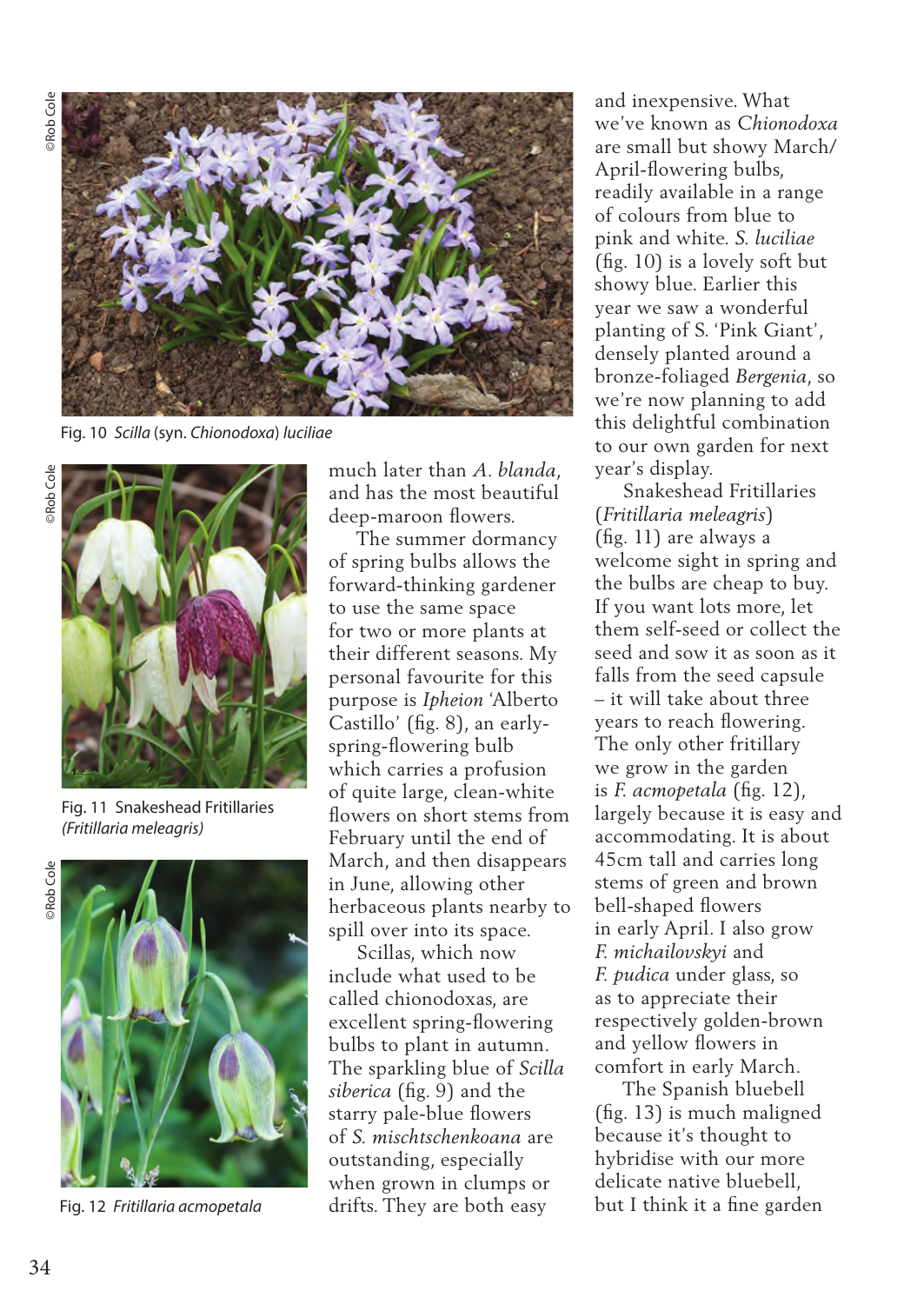

Fig. 13 Spanish bluebells *(Hyacinthoides hispanica)*

plant. If the seedheads are removed as soon as the flowers fade it will considerably reduce its capacity to invade.

 There are so many *Allium* varieties from which to choose, but enquiries are always made about three when they're in flower. *A. hollandicum* 'Purple Sensation' (fig. 14) is a showstopper in late April, and the seedheads are still showy at the end of June. In early July we cut off the seedheads to prevent their self-seeding; in some years the stems have died back sufficiently that we could simply pull them out. For an early June splash of colour I have grown lowgrowing *A. insubricum*  (fig. 1) in a gravel bed for many years. Then in early July, *A. sphaerocephalon*  (fig. 15) opens its small but showy heads of purplish-red flowers from buds which are a two-tone layering of green

and reddish purple at the top of metre-tall stems.

 Of the many forms of *Eucomis,* we grow *E. comosa* 'Sparkling Burgundy' and *E. c.* 'Oakhurst' (fig. 16) successfully; both these Pineapple Lilies have strikingly upright strapshaped leaves of a rich browny hue, followed in late July and August by spikes of flowers which resemble those of a pineapple. As they come from South Africa *Eucomis* are generally considered to be on the tender side, but both came through the 2010/11 winter unscathed including enduring –18°C for a week. We grow the 'Oakhurst' form alongside *Arrhenatherum elatius* var. *bulbosum* 'Variegatum', a whitish variegated grass, for a delightful contrast of colour and form.

 We have two springflowering *Leucojum*: the Spring Snowflake,



Fig. 14 *Allium hollandicum* 'Purple Sensation'



Fig. 15 *Allium sphaerocephalon* 



Figs 16 *Eucomis comosa* 'Oakhurst'

©Rob Cole

Rob Cole